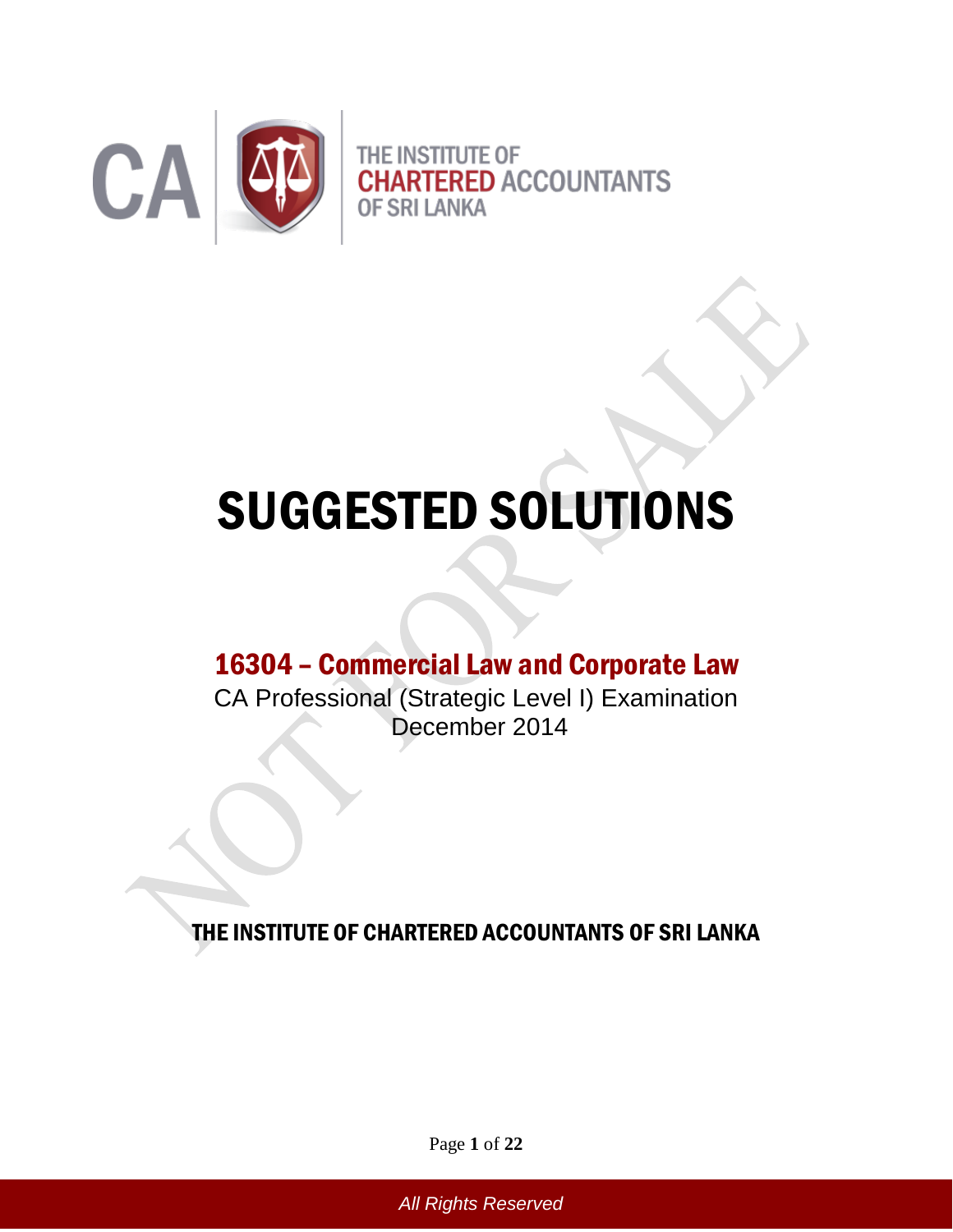(a) In determining whether the advertisement of Makes-u-sick (Private) Limited, amounted to an offer or not, we will have to consider the decision given in a similar case, **Carlill v Carbolic Smoke Ball Co. [1893] 1 Q.B. 256.** 

In the given scenario, and the decided case mentioned above, the company made a deposit to a bank to show their genuineness. As was held in the decided case, this act of making a deposit, showed that the company intended the advertisement to take the form of an offer.

Therefore it could be said that the advertisement of Makes-u-sick (Private) Limited, in the given scenario, amounted to an offer and not an invitation to treat.

Next we will see as to who can accept this offer. Since this offer in the advertisement was made to the world at large, it could be accepted by anybody out there. Therefore Mr. Gullible as a member of the world at large, had an option to accept this offer.

For an acceptance to be valid, it has to be communicated to the offeror. In the given scenario there is no direct communication of such acceptance by Mr. Gullible.

But as held in the case of **Carlill v Carbolic Smoke Ball Co.,** the mere fact that the offeree acted on the offer, amounts to an acceptance of the offer by him. Therefore in the given scenario, by using the shampoo as prescribed, Mr. Gullible in fact accepted the offer of the company.

Therefore since there is an offer which has been accepted, the end result will be the formation of a valid contract. Hence it could be said that a valid contract has been formed between Makes-u-sick (Private) Limited and Mr. Gullible, in this instance.

Accordingly the company is liable to pay the promised reward of Rs. 10,000 to Mr. Gullible.

(b) In the given scenario, the subject matter of the contract, the tea plantation, has been destroyed due to no fault of the parties to the contract.

Further the landslide which destroyed the subject matter of the contract, the tea plantation, was beyond the control of the parties to the contract.

Therefore if the parties try to go ahead with the contract for the sale of this plantation, as envisaged originally, the contract so performed will be a totally different one to that which the parties initially intended to enter into.

Hence in the law relating to contracts, it is said that the contract between Appuhamy and Sinnathamby, has been "frustrated", and therefore the parties to the contract are discharged from performing the contract.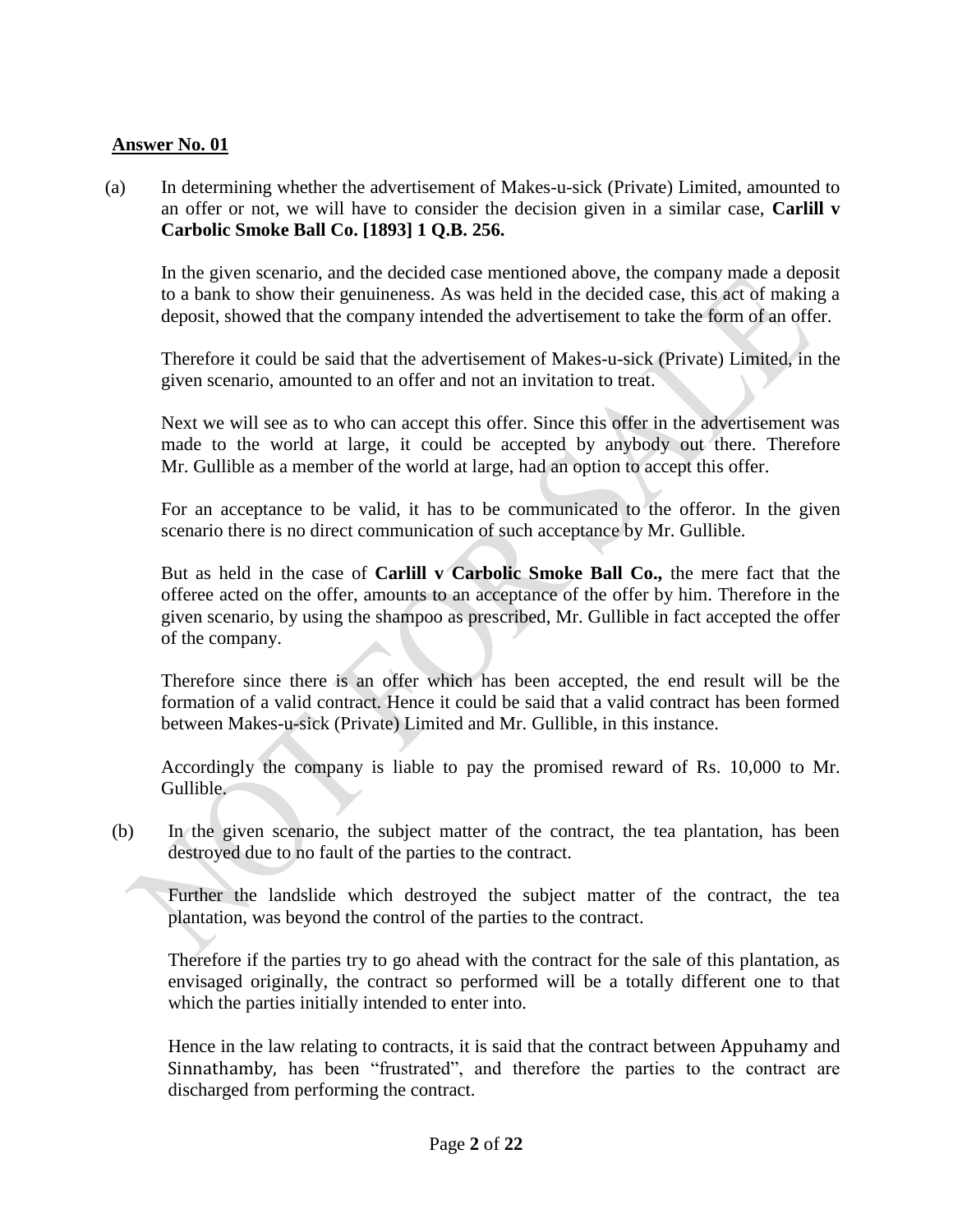Therefore in the given scenario Appuhamy has to return the initial advance of Rs. 2 million, which was received from Sinnathamby, back to Sinnathamby.

Further there is no need for **Sinnathamby** to pay the balance of Rs. 8 million to **Appuhamy**, as the contract is now discharged.

# **(Total: 10 marks)**

#### **General Comments**

Higher percentage of candidates had disclosed satisfactory knowledge in areas of offer made to world at large. Similar percentage had disclosed a poor knowledge in areas of frustration may be due to the non-payment of attention on those areas. It is a fact normally candidates are familiar with areas lie offer, acceptance and so on., since those are the basics of law of contract therefore most of the accountancy candidates have some knowledge in offer, acceptance. Counter offer after, offer to world at large and so on. It is very important for the candidates to have equal attention to all the areas covered in syllabus since the examiner expect them to have reasonable knowledge in all these areas covered in syllabus.

#### **Specific Comments**

Part (a) majority had correctly understood. Since the candidates are familiar with well-known case Canhill vs. Canbolic they are capable of correctly explaining the special points such as the act of making a deposit in a bank to meet the liability if arises from the offerors side showed that the company had the intention to advertisement take the form of offer to create legal relationship.

However there was a less percentage of candidates who have failed to understand this part of the question correctly and had focused their answers in various incorrect directions.

Part (b) Minor percentage of candidates had correctly understood that this is a contract which was discharged due to frustration. Majority has failed to understand that there is a question based on discharge of contract due to frustration and had focused their answers in discussing some areas which are completely irrelevant.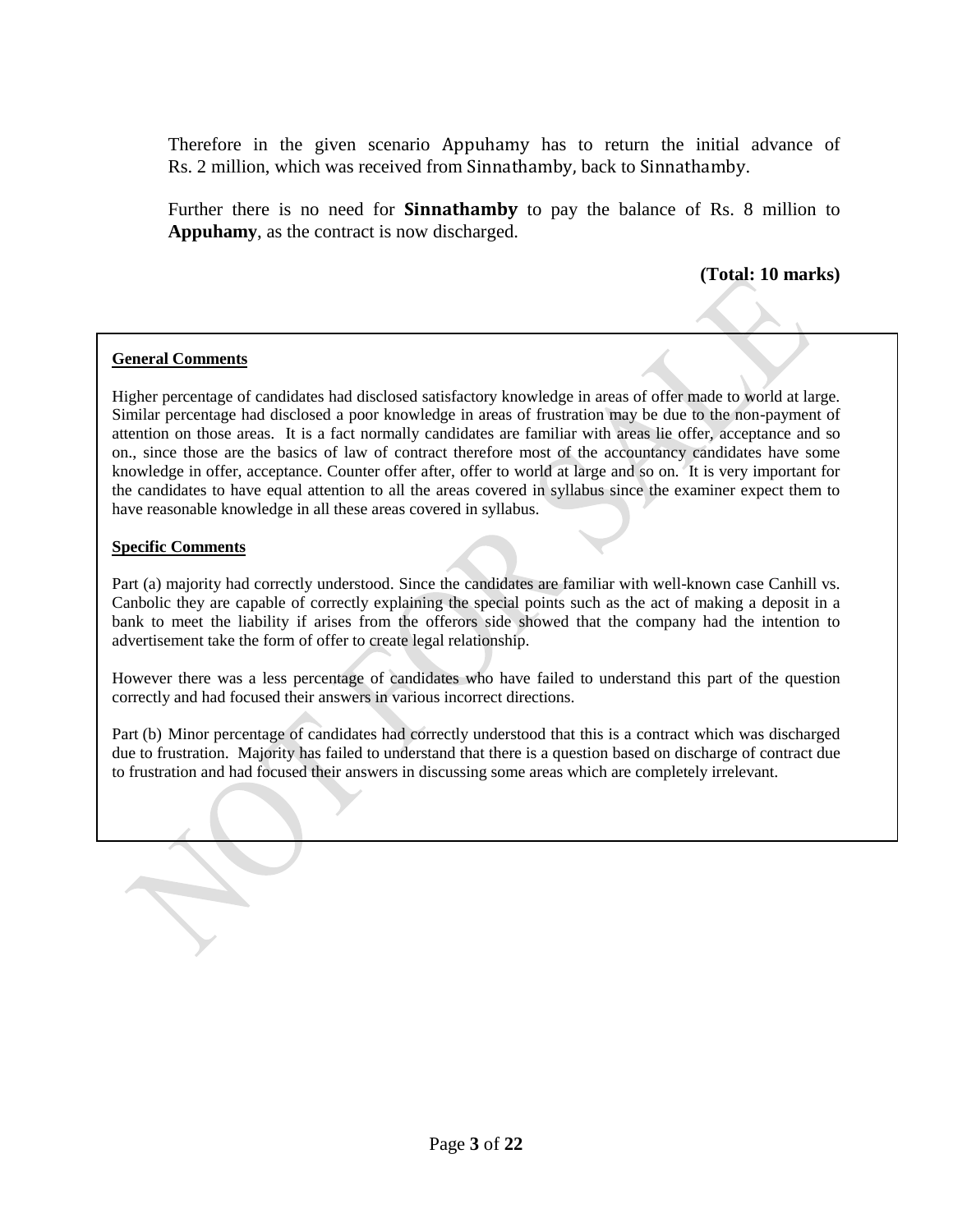(a) In this scenario Rani has not disclosed the existence of a principal. Rani has in fact contracted as if she was the principal.

In a situation like this, it is possible for Rani to subsequently reveal to Dolly that Jenny was in fact the principal behind this contract, and enforce this contract with Jenny.

In such a situation, Jenny takes over the liability under this contract from Rani, and therefore Rani is freed from it.

On the other hand, Dolly upon coming to know of the existence of Jenny (the undisclosed principal), is given the option of holding either Jenny (the principal) or Rani (the agent) liable on this contract.

The general rule is that if Dolly opts to hold one of them liable, she is thereafter prevented from subsequently reversing her decision and holding the other liable.

- (b) (i) The contract can only be ratified by the principal who was named or ascertainable when the contract was made.
	- (ii) The agent must have a principal who was in actual existence at the time of making the contract.
	- (iii) The principal must have had contractual capacity at the time the contract was entered into and have it at the time of ratification.
	- (iv) The principal must, at the time of ratification, have full knowledge of the material facts or intended to ratify the contract whatever the facts may be.
	- (v) The principal must ratify the contract within the time set or within a reasonable time.
	- (vi) The agent must have expressly contracted as an agent.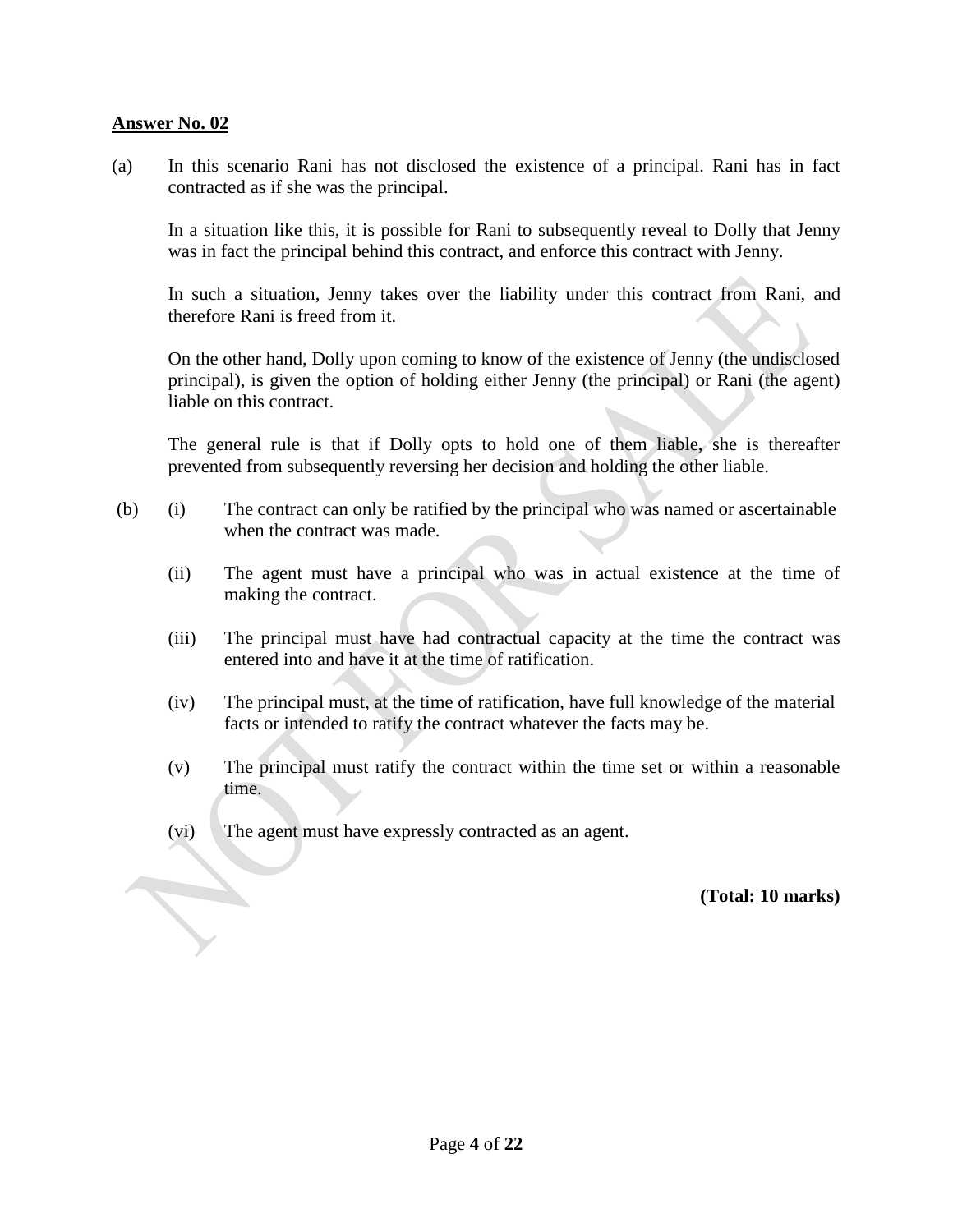Both parts of the question are based on law of agency. Part (a) on an agency contract of undisclosed principal and part (b) on the conditions to be satisfied to ratify a contract made by an agent under the law of agency.

Performance in part (b) is much better than that of part (a). It may be mainly due to poor ability to analyses of a situation given in question i.e. where an agent has entered into an agreement without disclosing that it is an agency contract. Therefore, it is very important for the candidates that they should read the question carefully and understood it properly as to what is expected by the question before they start answering any question.

#### **Specific Comments**

Part (a) only handful of candidates had furnished some satisfactory answers for this part as they were competent to understand that the question is based on "undisclosed principal" and the liability of the relevant parties. The candidates had stated that if the third party has told one of the parties liable thereafter it prevented from reversing the decision and holding the other party liable subsequently. However answers presented by majority are not satisfactory in their answers they had dealt with completely different and irrelevant areas.

Part (b) Almost all the candidates know at least few conditions which need to be satisfied to ratify a contract under Law of agency although majority was not competent to give 5 such conclusions on required by the question since the area is not very well familiar to them. Majority had included in their answers some conditions like principal must have contractual capacity, principal must be in existence at the time of the contract is entered into and at the time of ratification. Contract must be ratified within the time set or if no such set time within a reasonable time, principal must have the full knowledge of the material facts on the contract to be ratified and so on and earned reasonable marks for them.

A minor percentage had stated only few of the relevant conditions and balance of their answers had covered to explain some irrelevant areas.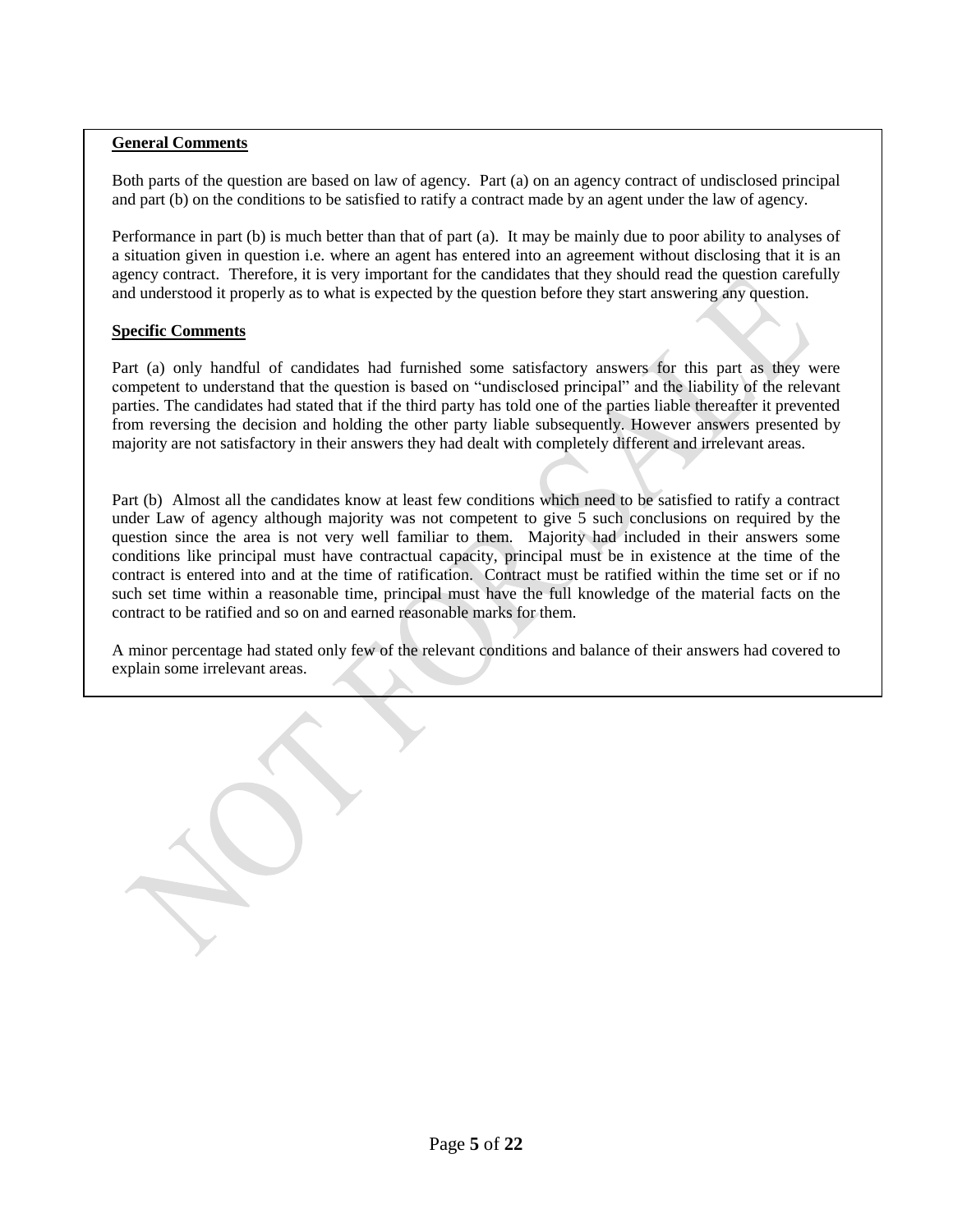(a) An essential requirement in a fire insurance policy is that the fire which caused the damage, should have been ignited.

The fact that Mr. O.F. Stump, lit the crackers, amounts to him igniting the fire.

Therefore the fire which caused the bats to be burnt, falls within the scope of a fire covered under a fire insurance policy.

One may argue that Mr. Stump acted negligently, when he threw the crackers towards the shelf which contained his prized possession, his bats. But even a fire ignited by the insured's negligence, is covered under fire insurance.

Therefore Mr. Stump could make a successful claim on his fire insurance policy, and recover his loss.

(b) Every partner has a duty to render true accounts and full information on all things affecting the partnership.

Every partner should account to the firm for any benefit derived by him without the consent of the other partners, from any transaction concerning the partnership.

Further every partner must disclose any secret profit he makes in dealing with the firm, and account for that profit to the firm.

Therefore in the given scenario, Chamil must account to the partnership the secret profits he has made from this transaction.

The given scenario is similar to the facts and ruling laid down in **Bentley Vs Craven [1853] 18 Beav. 75.**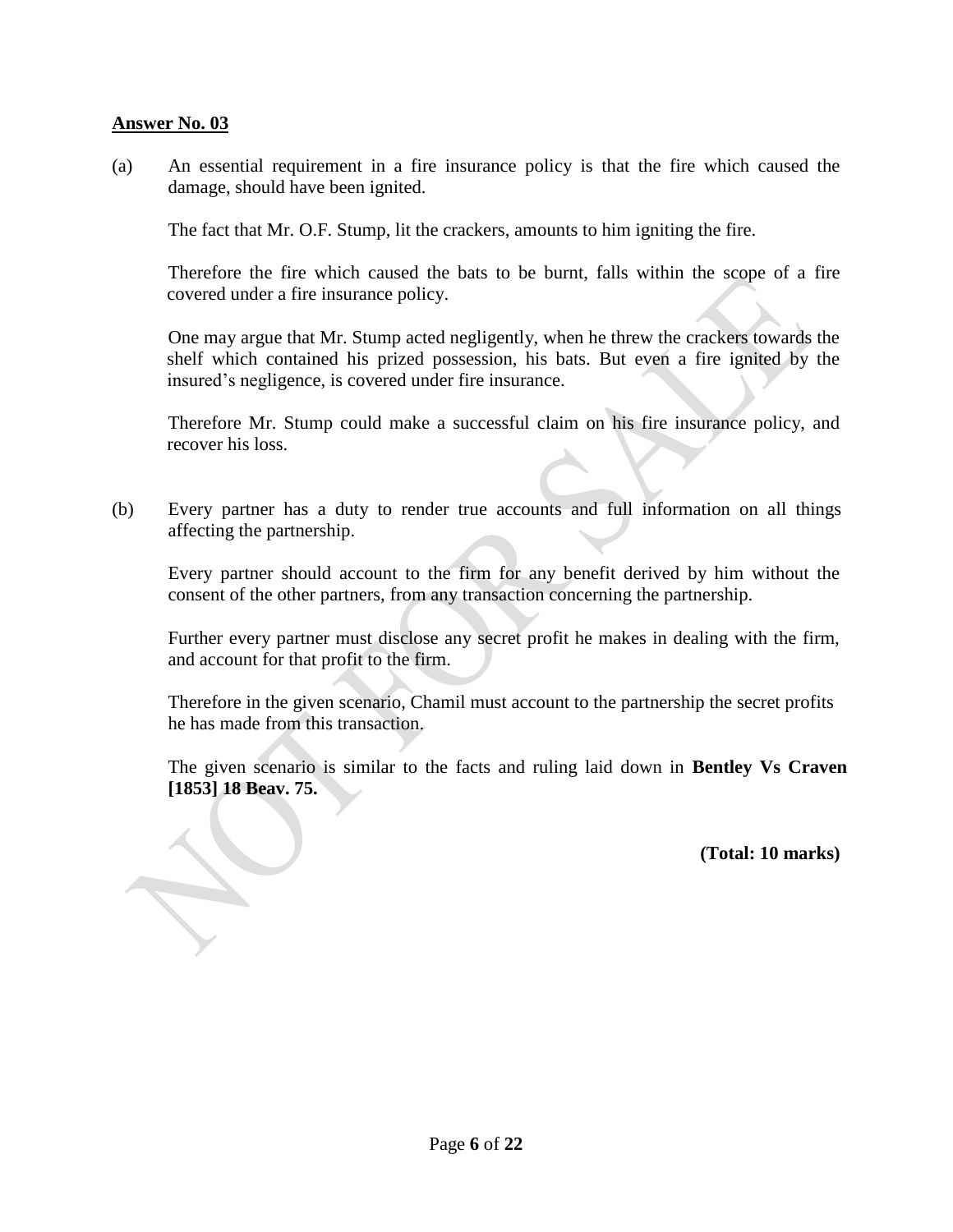Two parts of the question cover two different subject areas namely fire insurance part (a) and partnership part (b) which are common areas in commercial law-generally the candidates are expected to have some knowledge insurance performance in fire insurance question is extremely poor. What could be observed is that most of them had tried to discuss the principal of insurance in general rather than paying their attention to case given in question. As a result they have lost marks in this easy question. They have failed to realise the requirements to be fulfilled to claim damages under fire insurance policy.

Answers to part (b) are better than the answers to part (a). Duties of a partner to the partnership are normally known to accountancy students since their areas are partly covered under partnership accounts. Accordingly they have dealt with making secret profit n transaction with the partnership rendering relevant accounts to the partnership disclosing benefits derived by a partner when he deals a transaction on behalf of the partnership and so on and scored reasonable marks.

#### **Specific Comments**

Part (a) question expects to discuss whether O.F slump can make a successful insurance claim under his insurance policy in the given scenario. They failed to understand the question property and had wasted time to explain various irrelevant areas which have nothing to do with the question.

Part (b) Answers to this part are satisfactory to a certain extent since the candidates are familiar with duties of a partner toward the partnership and earned reasonable marks.

However there were some candidates who had failed to focus their answers on correct directing but dealt with some irrelevant areas.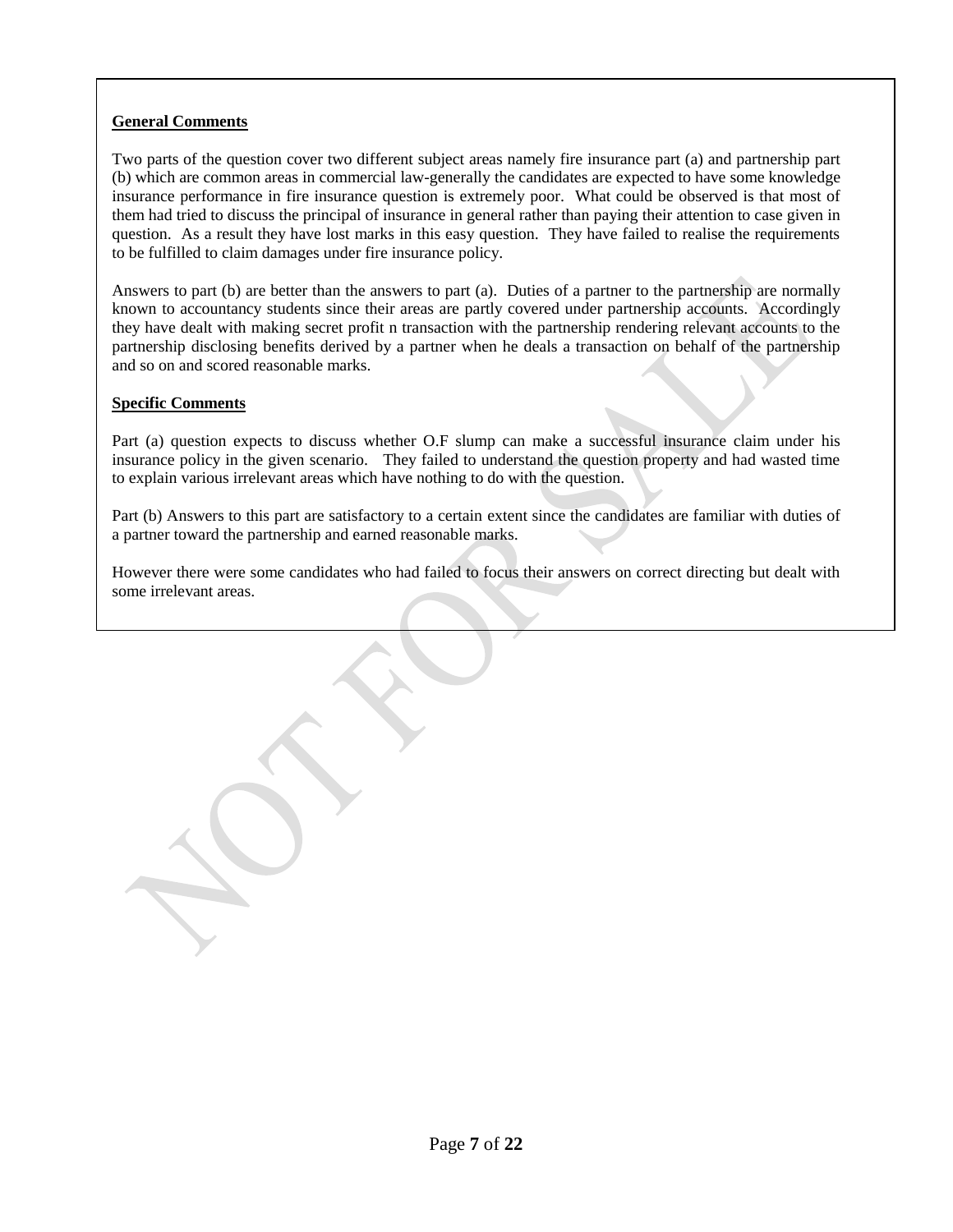(a) The unpaid seller has the **right of resale** when the buyer, within a reasonable time refuses to pay for the goods tendered.

This right is available in the following situations:

- When the goods are of a perishable nature.
- When the buyer after being given notice of resell, does not pay the price within a reasonable time.
- When the seller has expressly reserved a right of resale.
- Where the buyer has repudiated the contract and the seller has accepted this repudiation.
- (b) The following are the main duties of an **Arbitral Tribunal**:
	- (i) An Arbitral Tribunal shall deal with any dispute submitted to it for Arbitration in an impartial, practical and expeditious manner.
	- (ii) An Arbitral Tribunal shall afford all the parties an opportunity of presenting their respective cases in writing or orally and to examine all documents and other material furnished to it by the other parties or any other person.
	- (iii) The Arbitral Tribunal may, at the request of a party, have an oral hearing before determining any question before it.
	- (iv) An Arbitral Tribunal may, notwithstanding the failure of a party without reasonable cause, to appear before it, or to comply with any order made by it, continue the arbitral proceedings and determine the dispute on the material available to it.
	- (v) The Arbitral Tribunal may accept amended prayers subject to the condition that it is within the Arbitration agreement.

 *[Section 15 of the Arbitration Act]*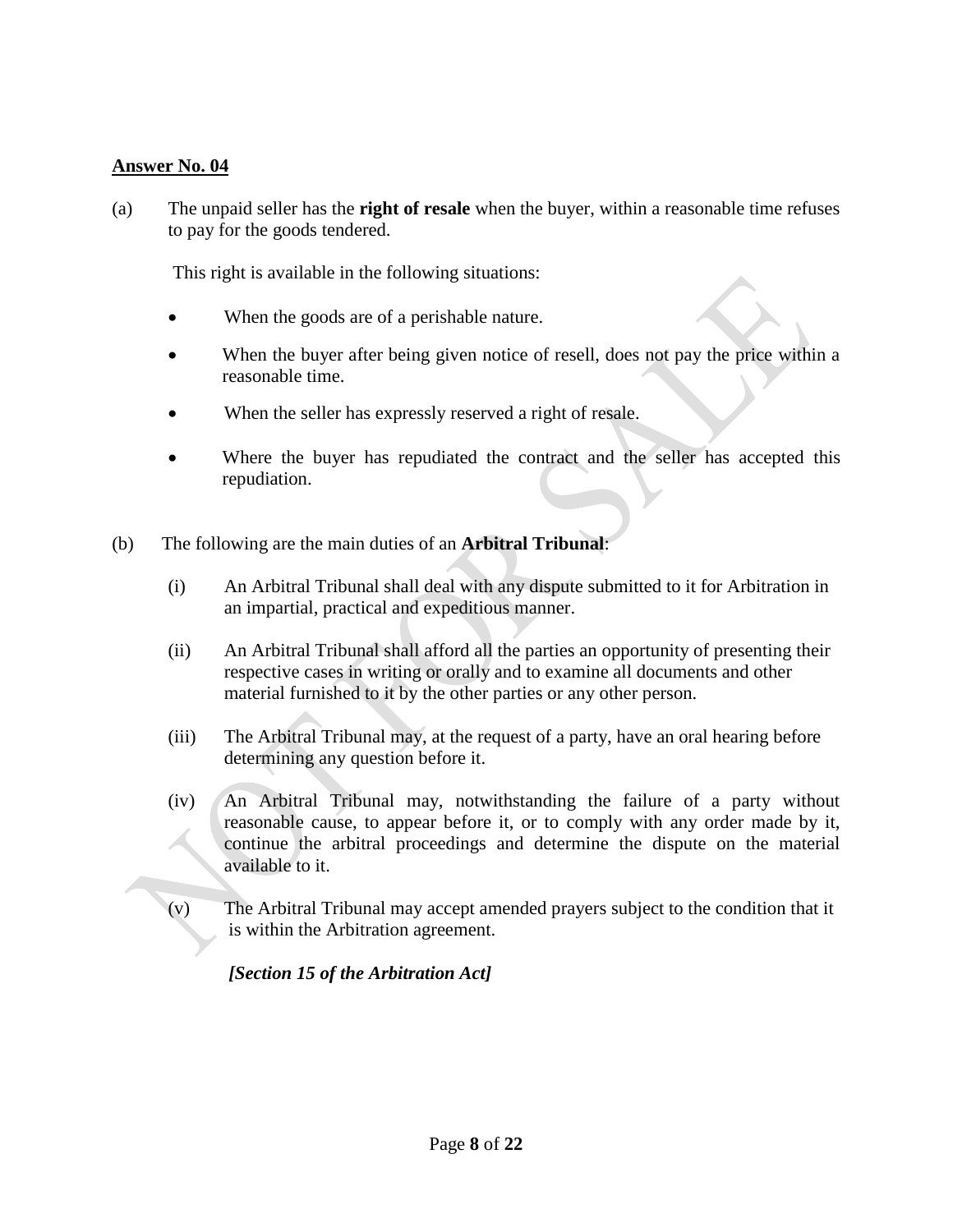# (c) **Copyright**

A Copyright means the rights given by law, to creators of literary and artistic works.

These rights take two forms (a) economic rights and (b) moral rights.

The economic rights include the right to reproduce, sell, rent, distribute, communicate to the public, translate etc.

Whereas the moral rights cover the right to claim the authorship and right to oppose distortion or mutilation of the work.

# **Patent**

A Patent protects inventions and ensure that the inventors get the benefits resulting from their inventions.

Thereby providing incentives for creativity, encouraging further inventions and promoting investment. This will spur the economic and technological development.

Patent documents describe newly invented technologies and are available for anyone to refer to. They contain vital information for researchers, inventors and enterprises etc.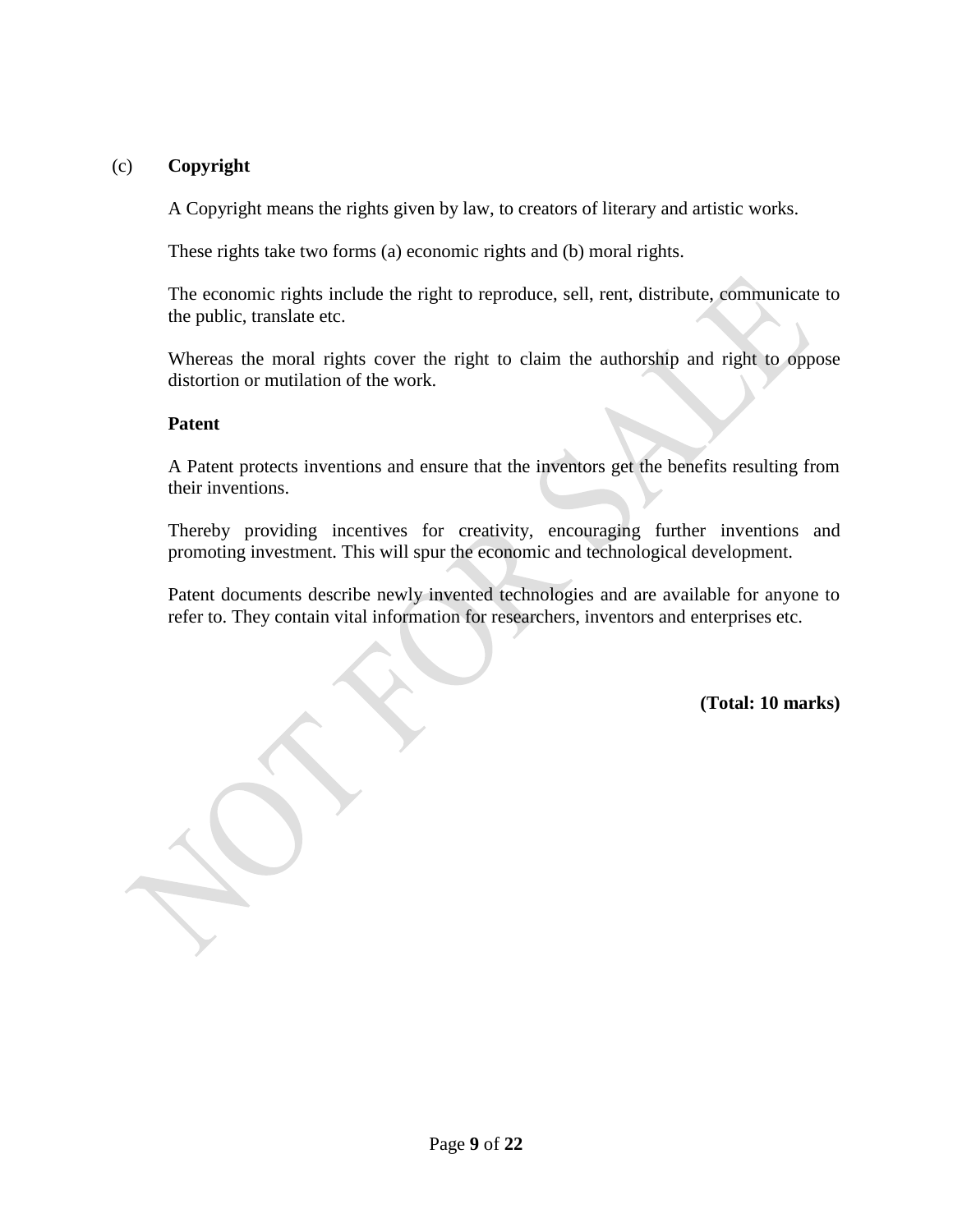Though the answers to part (a) are satisfactory to certain extent answers to other 2 parts are extremely poor and nearly 90% of the candidates had exercised the option to answer part (c) of the question i.e. majority had answer parts (a) and (c). However a very low percentage had attempted all 3 parts though they have to answer only 2 parts.

A fair percentage of candidates had furnished answers clearly explaining the rights of re-sell available to an unpaid seller and had dealt with situations like "when (b) goods are of perishable nature" "when the buyer had been given the notice of resell of the buyer fails to pay price within a reasonable time", "when the seller had expressly reserved the right of resell" and so on for which they deserve good marks.

A similar if not lesser percentage had explained situation which are not relevant to the question and had dealt with to define as to what is a sale agreement, method that could be followed in formation of sale agreements, rights and duties of the seller and the buyer and so on and had wasted their valuable time Handful of them had stated that a copyright means right given for creators of literally and artistic work by law which patents provides incentives for creativity encouraging for the inventions and promoting inventions thus inventors and ensuring the inventors to get benefits resulting from inventors and so on which deserve reasonable marks. But a very high percentage had dealt with completely irrelevant points such as both are coming under intellectual property, law possibilities of changing the ownership of copy right/patent, restrictions enforced on misusing them and various other points instead of dealing with main feature.

As the candidates are not at all familiar with duties of an Arbitrial Tribunal as have been laid down under section 15 of the Arbitration Act they had tried to explain what they know about dispute settlements and the manner in which disputes are settled. Handful of others had misunderstood Arbitrial Tribunals with labour tribunals.

#### **Specific comments**

Part (a) as stated above a few percentage of candidates had given almost all the situations under which an unpaid seller has the right to do re-sell although no candidates had known that if the buyer has repudiated the contract and the seller has accepted such repudiation seller get the right to resell.

Many others had not understood this easy question properly and had focused their answers in various irrelevant/incorrect directors.

Part (b) Few candidates had tried to explain the duties of a tribunal or such other similar institution/commission in general and the manner in which a tribunal may handle its duties such as calling the relevant parties, allowing the parties to furnish their claim and so on.But the majority nearly 90% had wasted time to explain which are not at all relevant to the duties of an Arbitral tribunal.

Part (c) Only a very few had furnished some satisfactory answers dealing with main features of copyright/patent such as copy rights are rights given by law to creates of literacy and artistic work which are in two form namely economic rights and moral rights which deserve some reasonable marks. A patent protects inventions and make the way to inventors to get benefits arising from inventions and so on which too are relevant.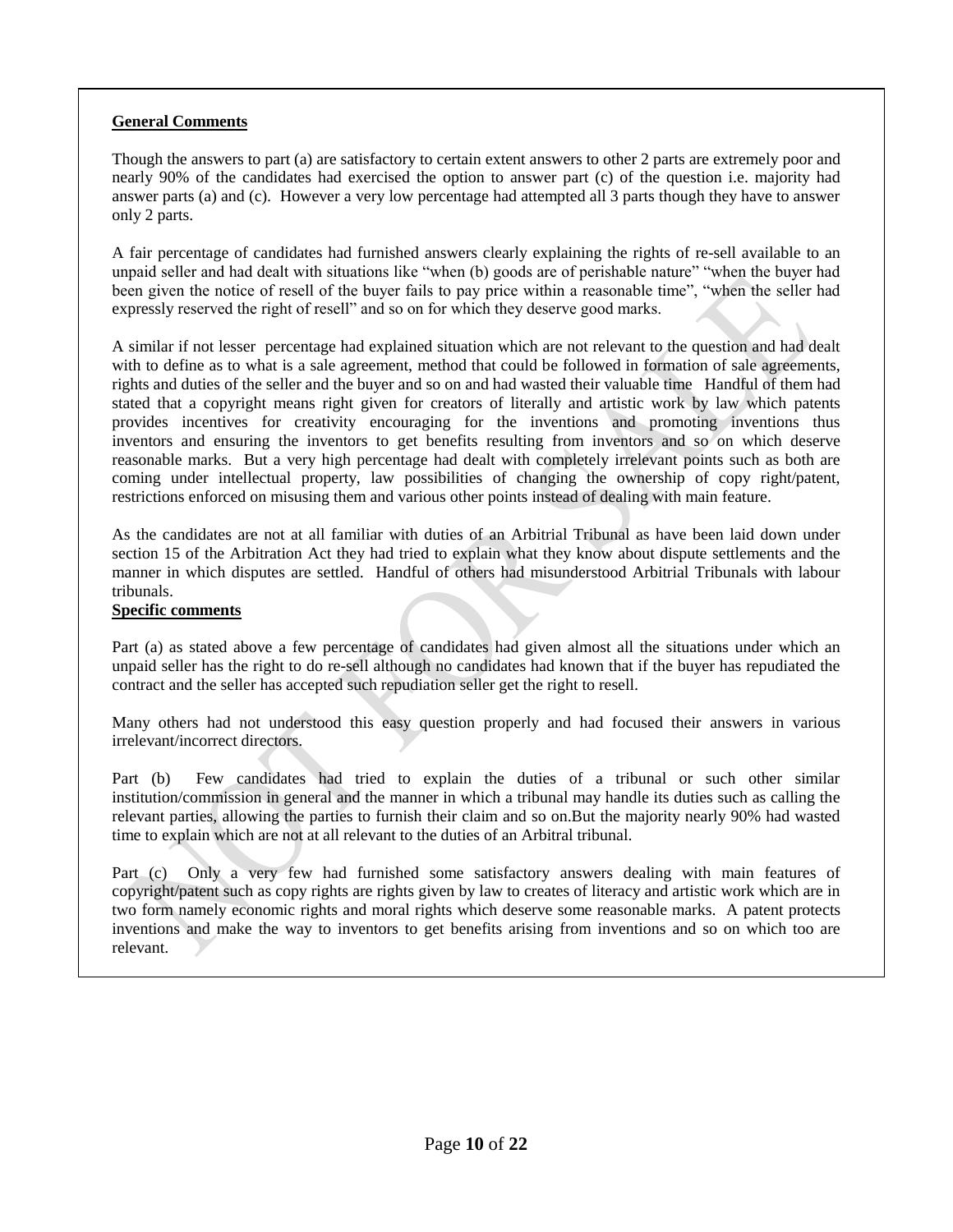(a) (i) The company has to pass a special resolution of the shareholders, approving the proposed alteration to its articles.

 *[Sec. 15 (1) (c)]*

- (ii) In order to pass this special resolution the company can either, call for an extraordinary general meeting of the shareholders by giving 5 working days' notice (subject to its articles of association), section 135 (i) (b) or by shorter notice if approved by the shareholders holding at least 95% of the voting rights or by circulation amongst all the shareholders. section 135 (3) (b)
- (iii) Thereafter the company shall give notice through the specified form, [Form 39] to the Registrar of Companies within ten (10) working days, setting out in full the text of the resolution and of the alterations to the company's articles.

 *[Sec. 15 (2)]*

(b) Subject to the company's Articles of Association, the board of directors of the company may change the registered office of the company at any time, firstly by passing a Board Resolution.

Thereafter notice of this change shall be given to the Registrar in the prescribed form (Form 13) for registration.

This change shall take effect only after five (5) working days have lapsed from the date of the notice is received by the Registrar, or on such latter date as may be specified in the notice.

*[Sec. 114]*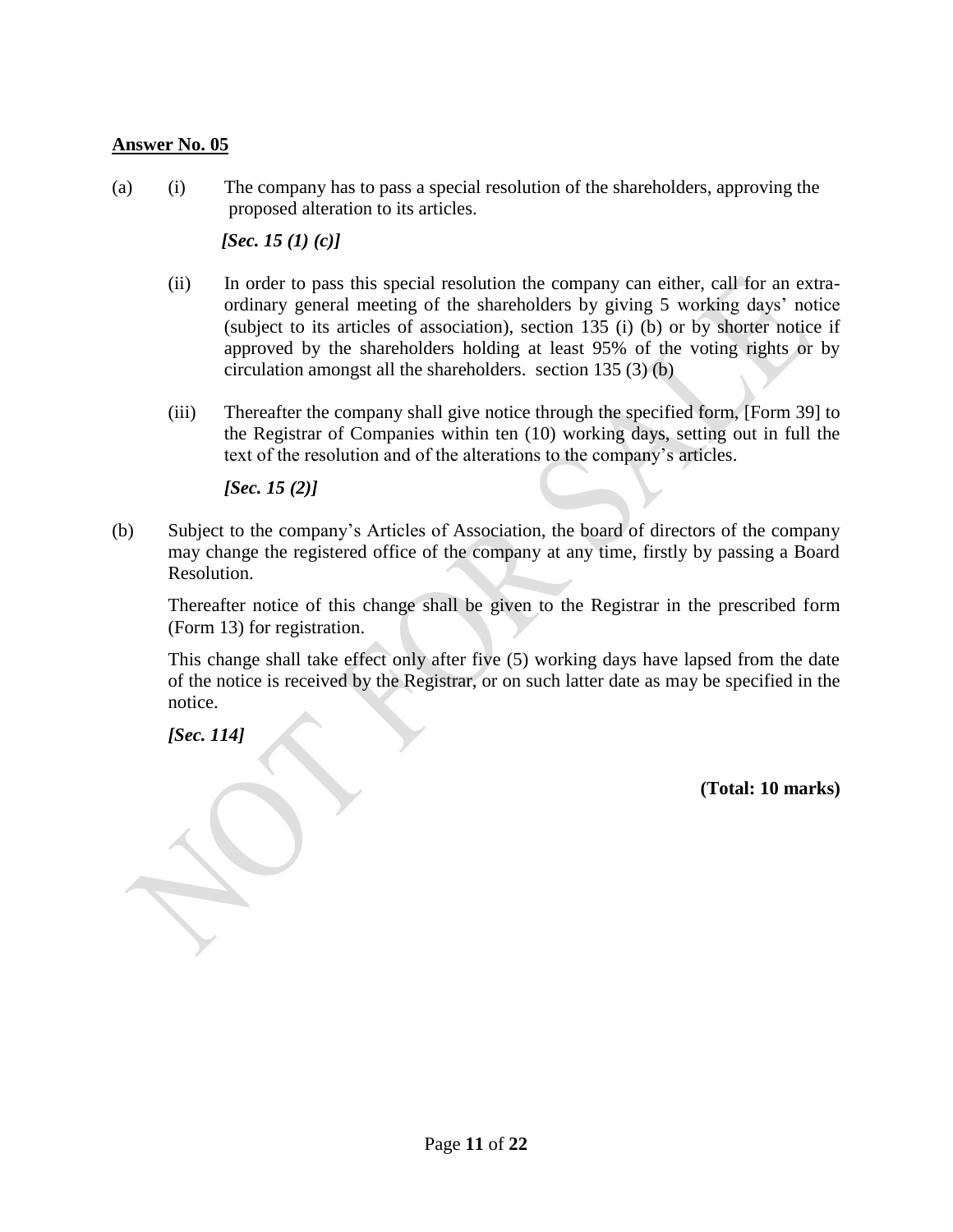Majority of the candidates are well aware that a special resolution should be passed at an extra ordinary general meeting to change the articles. Also they know for the purpose of calling for E.O.G.M 5 working days notice should be given or it could be done by a shorter notice if it is approved by the shareholders holding at least 95% of the voting rights (section 135 (3) (b) or by circulation among shareholders. To complete the change of Articles company has to give notice Registrar of Companies in specified form no. 39 within 10 working days setting and full test of the resolution and of the alteration to the Articles of the company indicating that their knowledge in subject areas in satisfactory.

A fair percentage knows that the Board of Directors of a company has the authority to change the registered office at any time after passing a board resolution. Also they are aware that registrar of companies should be given notice in prescribed form (no. 13) regarding the change of current address of the company. Some of them had very correctly stated that such change shall effect only after 5 working days from the receipt of the notice by registrar or a such other later date as may be specified in the notice as laid down under section 114 of Companies Act. Those answers deserve reasonable marks.

#### **Specific Comments**

Part (a) Majority had correctly stated that this change (Pvt.) Ltd. has to pass a special resolution for charging its existing articles. However a minor percentage knows that the company has to call extra ordinary general meeting for the purpose by giving 5 working days' notice or given shorter notice with consent of not less than 95% of the voting right or circulating among all the shareholders. Also they know that company has to inform registrar regarding such changes to articles in form no. 39 within 10 working days of passing the special resolution.

Part (b) Although a minor percentage knows that the current address of Yes Charge (Pvt.) Ltd. could be charged at any time by passing a board resolution a higher percentage had expressed the view that for that purpose a special/ordinary resolution should be passed at a EOGM/GM as they are not much familiar with section 114 of the Act. Further few others had stated the company has to give public notice within 20 working days from the change indicating that they have mixed the change of address with the change of the name of the company and stated further that notice should include the following details.

- (i) New address of the company.
- (ii) Old address of the company before change
- (iii) Registered no. of the company and the notice may be in newspapers or any other media for the information of general public and other included parties.

If they failed to do so the company shall be guilty of an offence and liable to conviction to be fixed and amount not exceeding Rs. 50,000. If the registrar has not objected for the change the company should change its address within 5 working days from the order of registrar if companies. The indication here is that they have wasted their valuable time to explain all there irrelevant areas since they are not familiar with section 114 of the Act.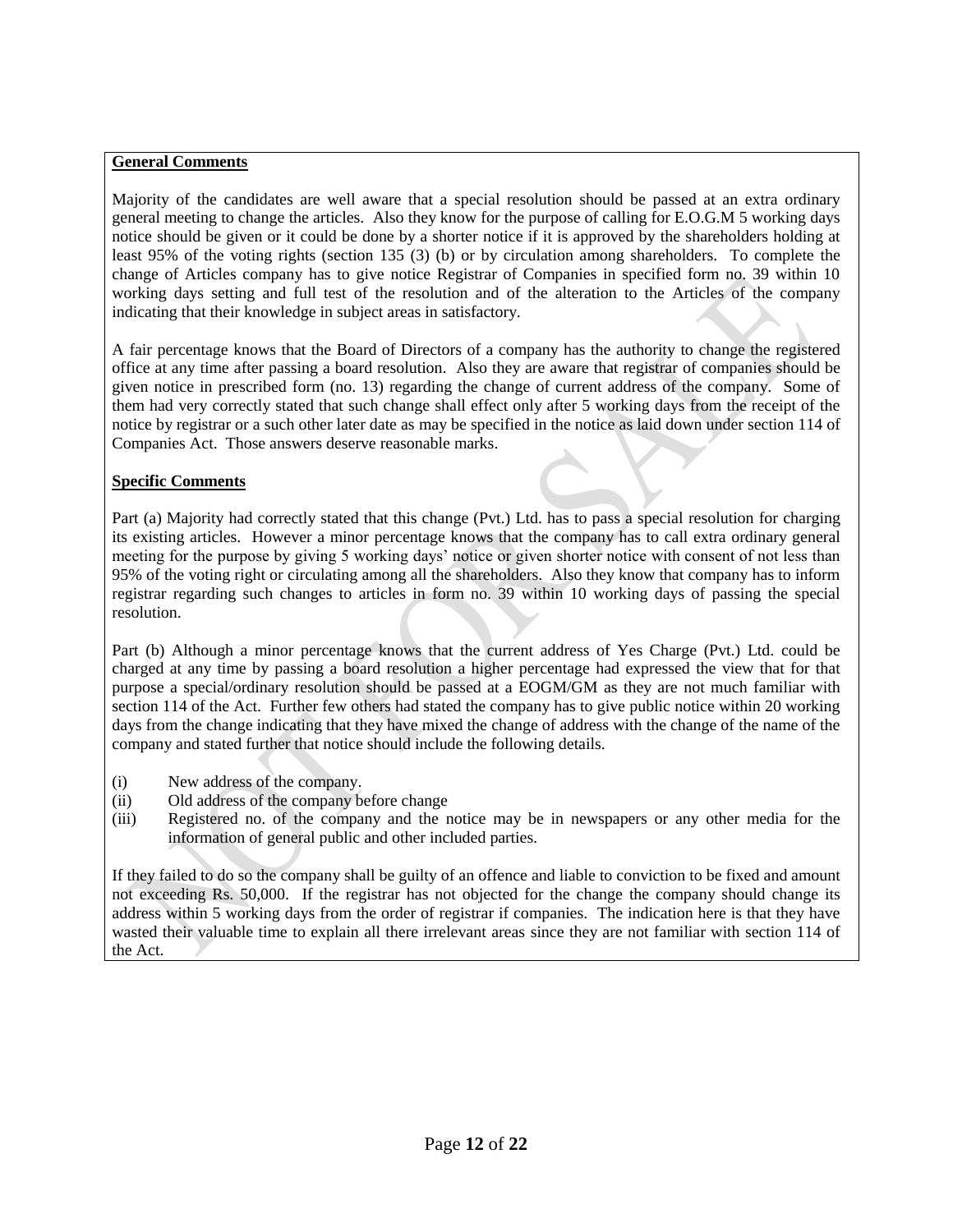The contract between **Polly** and **Sally**, is a pre-incorporation contract entered into for and on behalf of the company before it is formally incorporated.

Under the Companies Act, a contract purported to be made by a person on the company's behalf before and in contemplation of its incorporation may be ratified in the name of the company or on behalf of the company.

When a person purports to make a pre-incorporation contract for and on behalf of the company to be incorporated, he is deemed to give an implied warranty that the company will be incorporated within the period specified in the contract or if no such period is specified, within a reasonable time and that the company will ratify the contract within such period.

Once ratified, this contract will be valid and enforceable as if the company had been a party to this contract at the time it was entered into.

*(Secs. 23 & 24)*

**(Total: 10 marks)**

#### **General Comments**

The intention of the examiner on this question is very clear and to test the knowledge on pre-incorporation contract mainly on the nature of the particular contract the main implied warranties contain in the contract and the effect of ratification of a pre-incorporation contract by the company after it is incorporate.

There were others who are not much familiar with the relevant sections of the Act like sections 23  $\&$  24 had gone and explained various irrelevant areas such as who is the promoter, his powers and responsibilities, remedies available to a promoter when the company refused to ratify the pre-incorporation contract and so on.

#### **Specific comments**

Fair percentage had correctly identified this is as a pre-incorporation contract which was entered into by the promoter on behalf of the company which was under incorporation. Majority is familiar with the implied warranties to be given by the promoter, also they are familiar with the effect of ratification of the preincorporation contract and had explained and earned good marks.

Here again there was a fair percentage of candidates who could not understand the question property had dealt with various areas which do not deserve any marks but only wasting of their valuable time. Few examples could be quoted as follows.

(i) Explaining who is a promoter and his duties/functions same had stated that the person forms the company is called promoter generally a promoter has 2 main functions namely intention to form a company and take all necessary steps to activate that institution.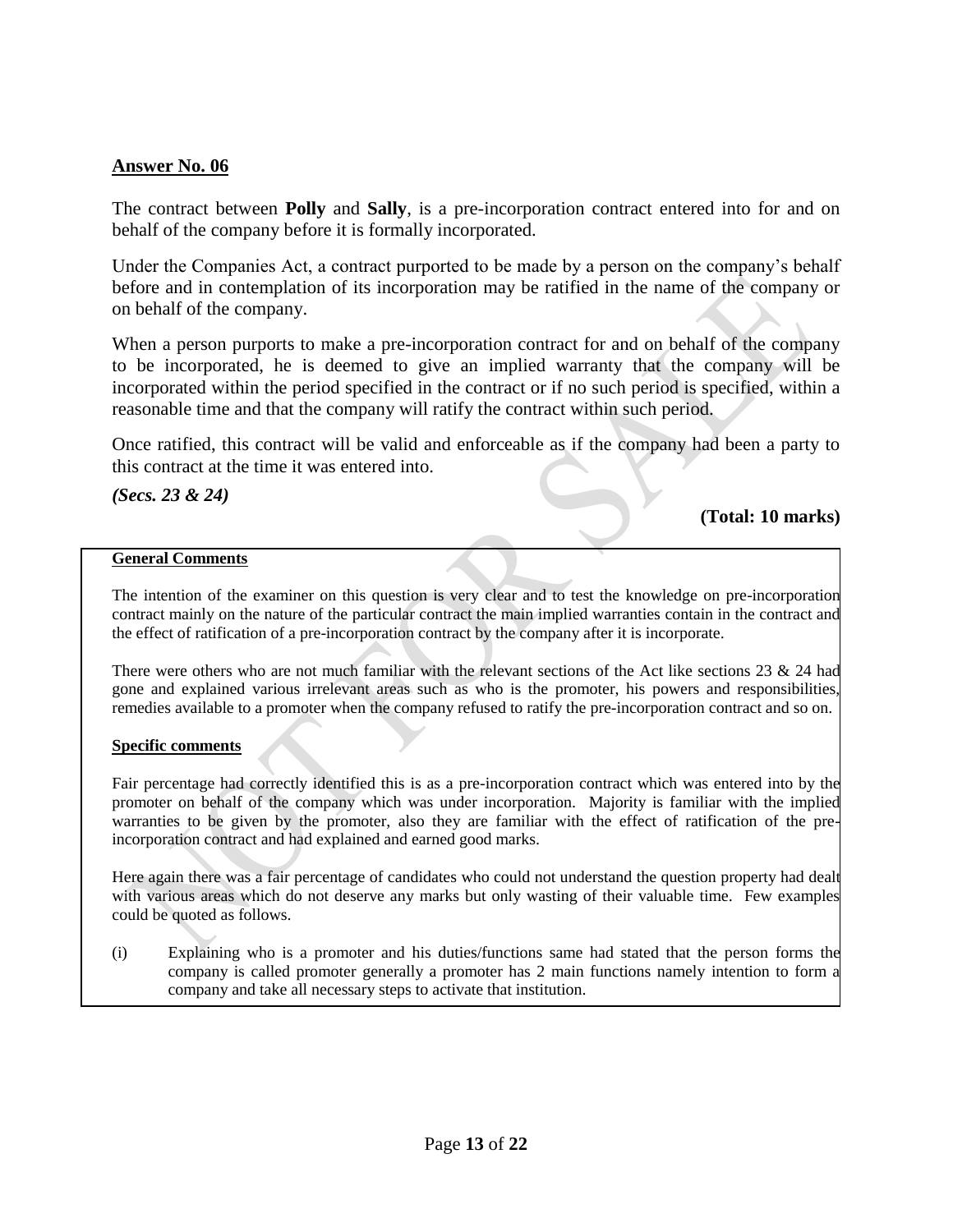$\overline{\phantom{0}}$ 

- (a) In practice the company should disclose to the public all the information they would require to know about the company in order to induce them to invest. Therefore the prospectus should contain the following information:
	- 1. The business which the subscribers or promoters intend to carry out during the next period of five years.
	- 2. The number of shares, if any, fixed by the articles as the share qualification required of a director.
	- 3. The names, and descriptions and addresses of the directors or proposed directors.
	- 4. The number of founders or management ore deferred shares if any and the name and extent of the interest of the holders in the property and profits of the company
	- 5. The time of the opening and closing of the subscription list.
	- 6. The names and addresses of auditors, if any.
	- 7. The amount payable on application and allotment on each share. and so on (Altogether there are 19 items given in Fourth Schedule)
- (b) A statement purporting to be made by an expert, shall not be issued, unless the following are present:
	- The expert has given his written consent to the issue of the prospectus with his statement being included in the form and context in which it was given.
	- Before the delivery of a copy of the prospectus for registration, the expert has not withdrawn his written consent to the issue of the prospectus containing his expert statement.
	- The prospectus should also contain a statement stating that the expert has given and has not withdrawn his consent, to the inclusion of his statement in the prospectus.

*[Sec. 38 (1)]*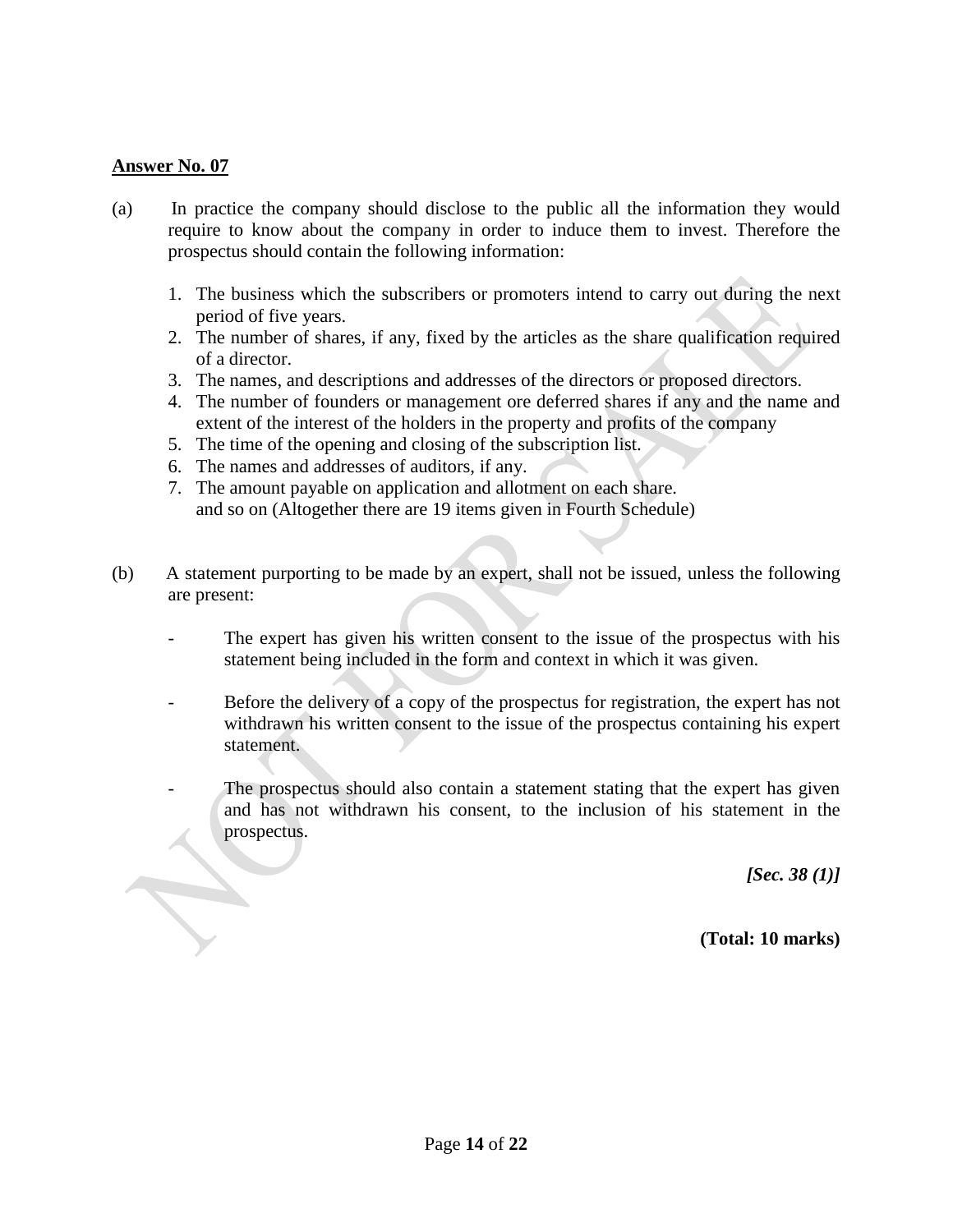Both parts of the question in respect of prospectus which is issued by a public company which invites public to invest in shares of the company. Whilst the part (a) is a straightforward question and simply asks to state five information that should be included in the prospect part (b) requires to discuss the law relating to inclusion of a statement issued by an expert into a prospectus.

Very high percentage of candidates are familiar information that should be included in a prospectus issued by public company for its initial public offer and had given even more than 5 correct information while some had given even more than 5 such information. It may be mainly due to that they had the chances of covering that areas in their accounting subjects and also an average accountancy student can even assume the information that should be included in a prospectus. But still there were few who had failed to furnish correct answers to this easy question there they could have earned easy marks.

Answers to part (b) are not up to expectation though a minor percentage had furnished some satisfactory answers where they had dealt with that the expert has given his written consent to include his/her statement and the expert has not withdrawn the written consent to issue the prospects containing his/her expect statement.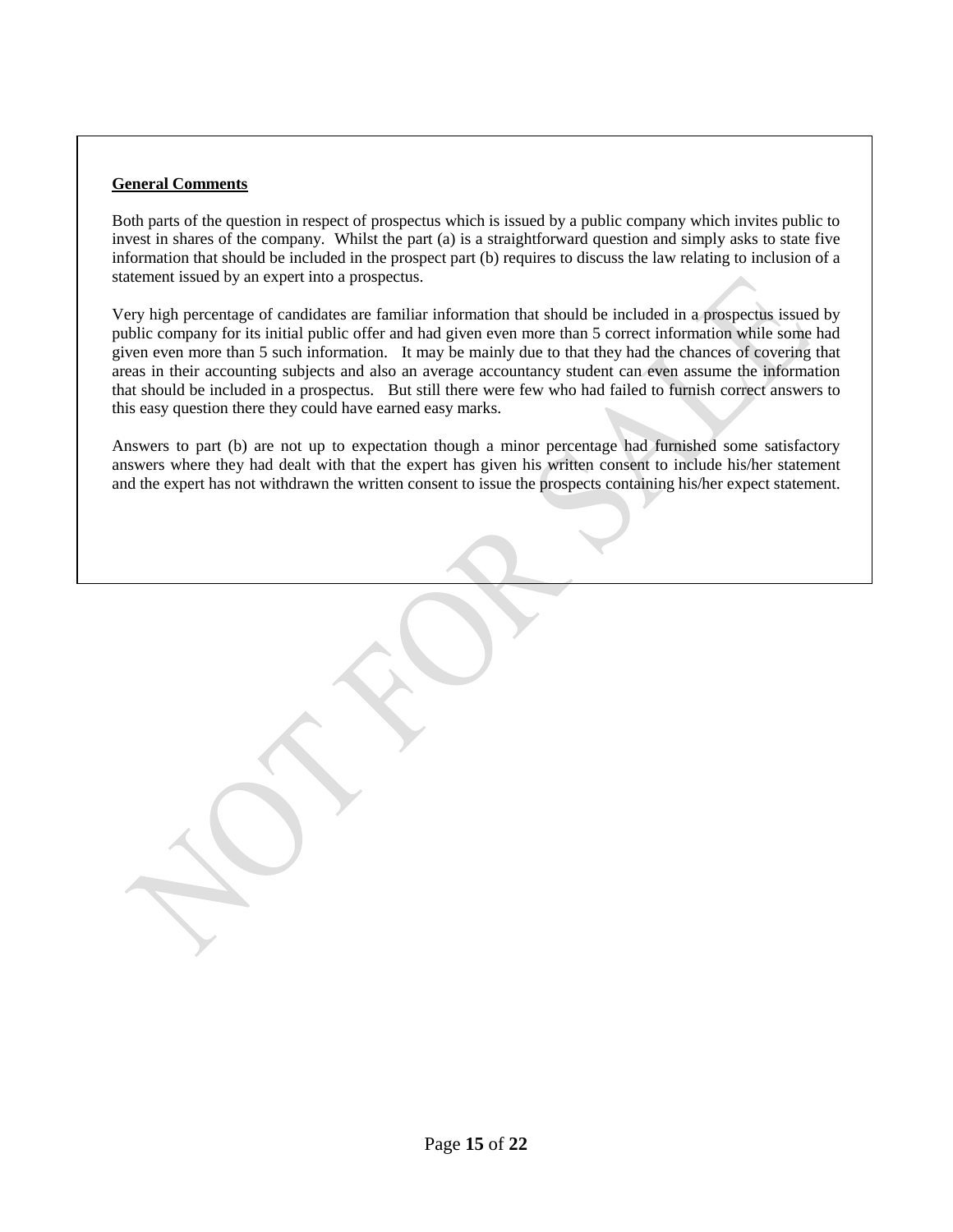(a) As per the given facts, it is clear that there was a defect in the appointment of Mr. Vick Tim as a director of the company, as the company should have passed a special resolution as per its articles.

 Further, Mr. Vick Tim was not offered and did not hold an ordinary share in the company as required by its Articles. This amounts to a disqualification to hold office as a director of the company.

The Companies Act states that the acts of a director shall be valid notwithstanding the fact that;

- His appointment was defective, and
- He is not qualified for such appointment

Therefore, the subsequent acts done by Mr. Vick Tim in the capacity of a director of the company are valid and legal in the eyes of the law.

- (b) The office of director of a company shall be vacated if the director;
	- Resigns from his office in accordance with the provisions of the Companies Act;
	- Is removed from office in accordance with the provisions of the Act or the articles of the company;
	- Becomes disqualified from being a director in terms of the provisions of Act;
	- Dies:
	- Vacates office after reaching the maximum age limit allowed under the Act (Section  $210(2)$ ) or
	- Vacates office in accordance with the articles of the company.

*[Sec. 207]*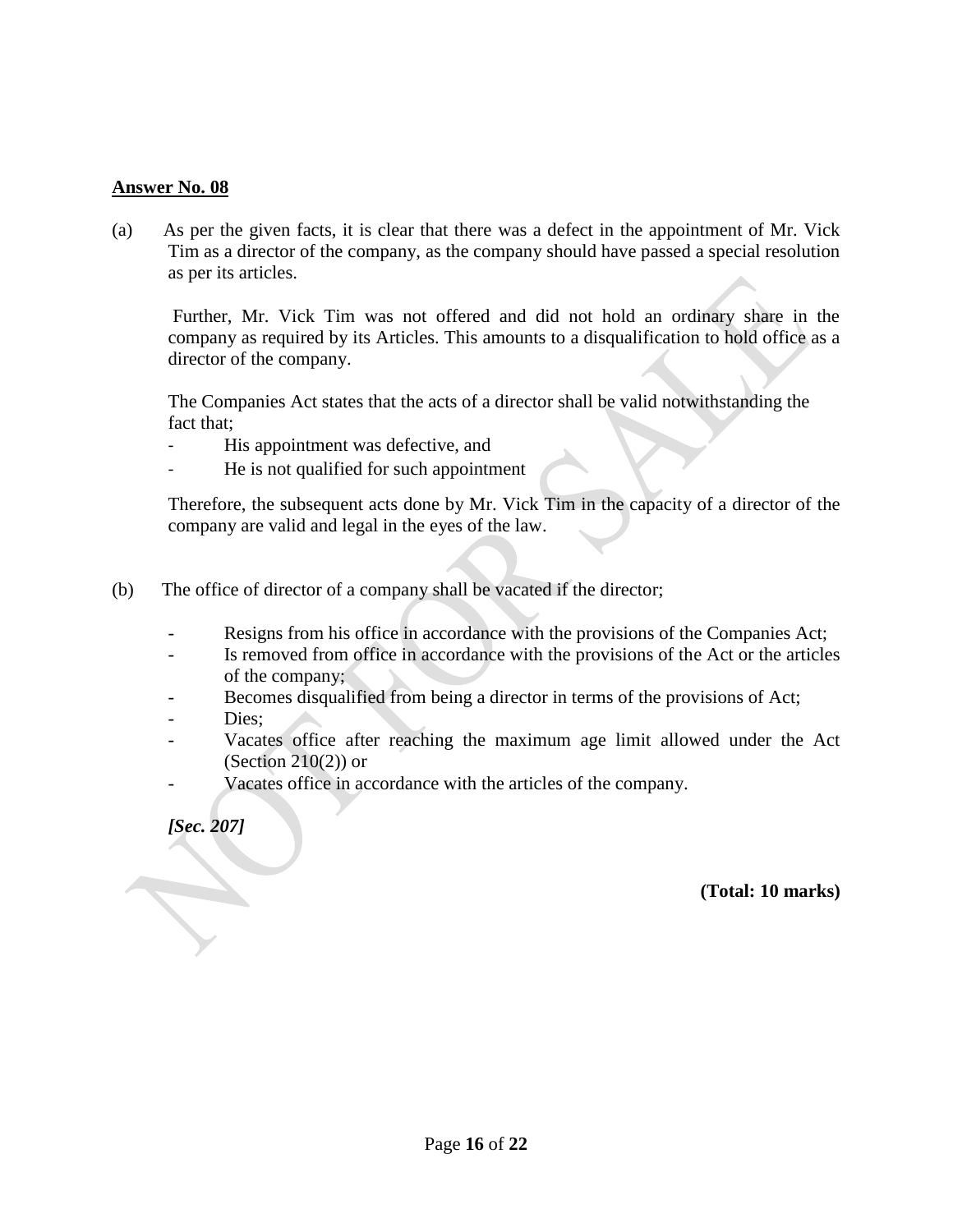Part (a) of the question requires to discuss the validity of subsequent acts of a director who was not correctly appointed while part (b) is a bonus question to give 5 instances where the office of a director will be considered as vacated under Companies Act. Although answers to part (b) are satisfactory answers, to part (a) not up to expectations. Very high percentage had full marks for part (b) and some had given even more than 5 instances as they know more than what was expected.

Handful of candidates had realized the appointment of director Mr. Vich Tim has not been done properly. Further few others had correctly explained the provisions of the Companies Act and stated that the acts of a director shall be valid notwithstanding the fact that the appointment of the director is defective and he is not qualified for such appointment that too is a proper explanation.

But majority was not competent to give such explanations and had focused their answers in various incorrect/irrelevant directions. Accordingly some had discussed the validity of the appointment of Vick Tim as a director instead of discussing the validity of subsequent acts by the director whose appointment was not proper.

Answers to part (b) are very much better than that of part (a) and earned very high marks since it is a very simple/easy questions. However a very few had stated if he is disable of lunatic, not in sound mind, and various other irrelevant instances which do not cover in the Act.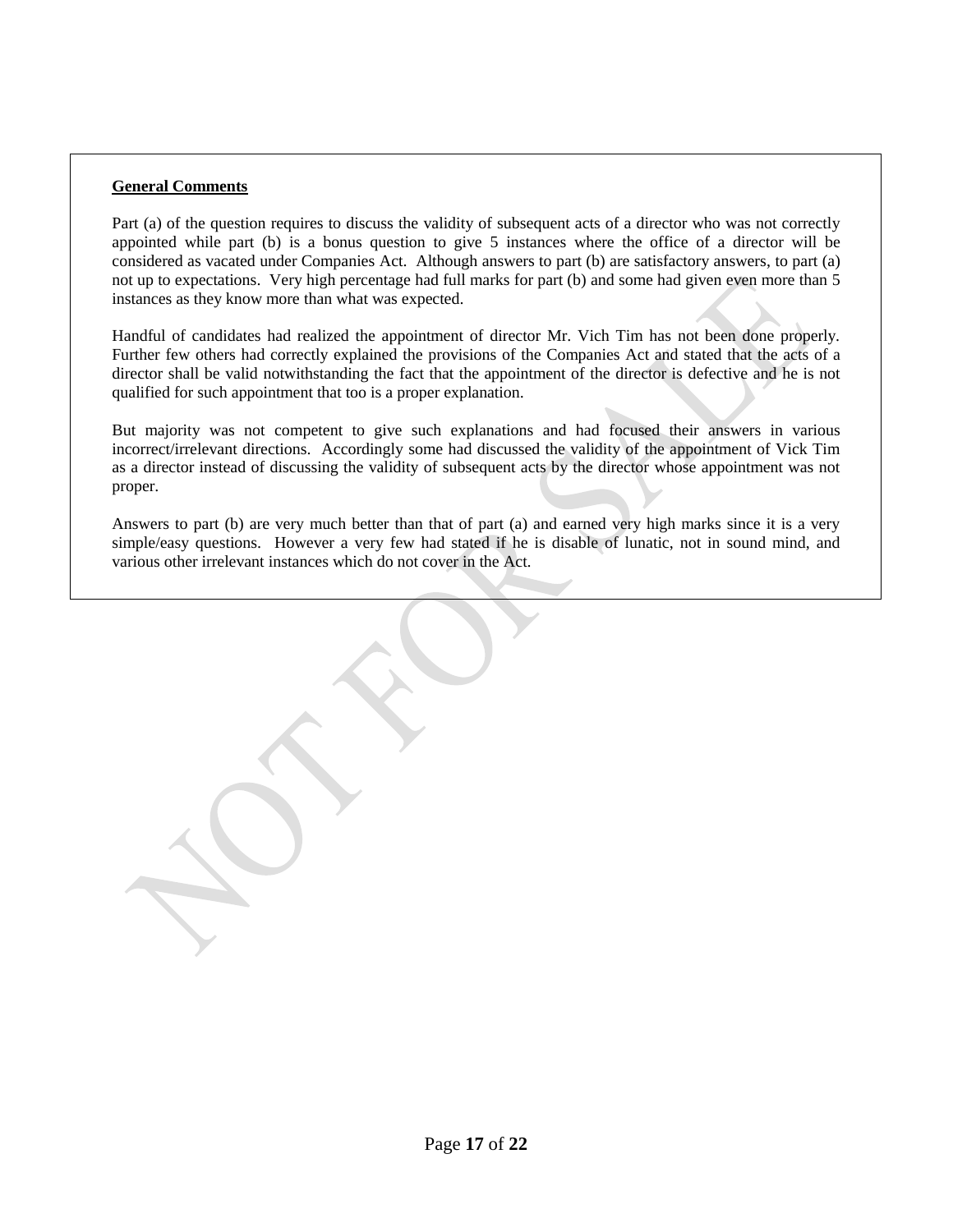(a) The first auditor of a company may be appointed by the board of directors of the company before the first annual general meeting, and if so appointed, will hold office until the conclusion of first annual general meeting.

 If the board does not appoint an auditor as specified above, the company shall appoint the first auditor at a meeting of the company (i.e. shareholder's meeting).

 Neither the board nor the company shall be required to appoint an auditor in accordance with the above provisions of the Companies Act, if a unanimous resolution is passed by the shareholders that no auditor be appointed. Such a resolution ceases to have effect at the commencement of the first annual general meeting of the company.

 *[Sec. 159]* 

(b) As the value of the land to be purchased is more than half the value of the assets of the company, this proposed transaction falls under the category of a "major transaction".

Therefore in order to execute a major transaction legally within the framework of the Companies Act, the company should comply with either of the following provisions of the Act:

- Get this transaction approved by a special resolution of the shareholders.
- Get the consent of all the shareholders in writing.
- Ensure that the articles of the company, expressly authorized this particular transaction, at the time the company was incorporated.

 *[Sec. 185]*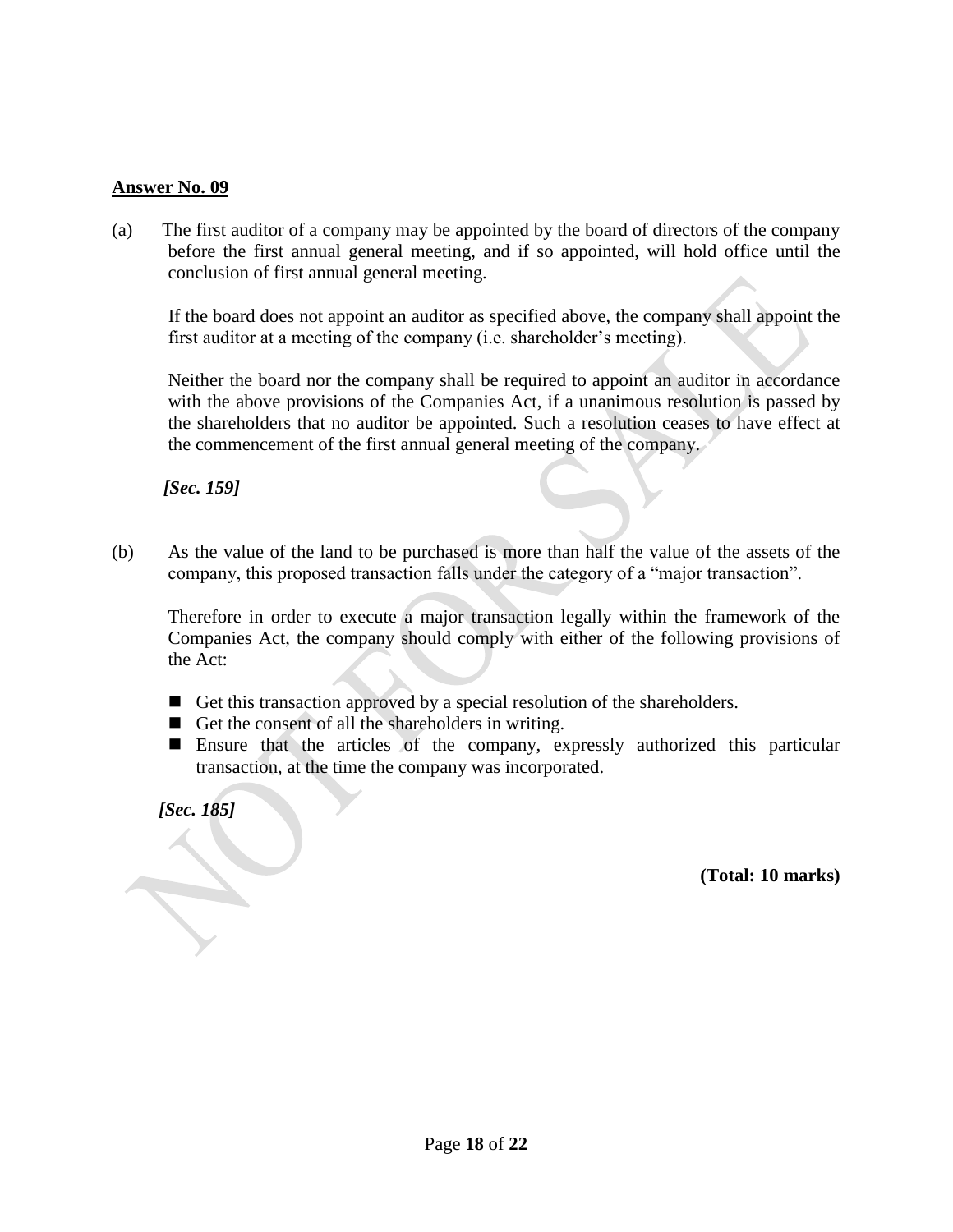Question has covered two different areas in Companies Act i.e. appointing of the first auditor of a limited liability company (part a) and major transaction entered in to by a company (part b) Performance in both parts is average. A fair percentage of candidates had furnished satisfactory answers while the answers furnished by a similar percentage are not satisfactory for the both parts. Quite a good no. of candidates had dealt with correct procedure that should be followed in opportunity the first auditor of a company laid down in the Companies Act and an equal number is not familiar with the correct procedure as laid down in the Act and had furnished their own assumed answers which are hardly relevant to the question. Many had explained the procedure followed in appointing of the auditor annually instead of explaining the procedure of appointing the first auditor of a company.

Similarly a fair percentage had correctly dealt with the provisions laid down in Companies Act regarding a major transaction and an equal percentage had explained the particular transactions as a normal are ignoring the rules applicable for a major transaction as they are not much familiar with section 185 of the Companies Act as they have failed even to note the contents of the question i.e. Major (pvt.) Ltd entered in to an agreement to purchase a land for Rs. 3 mn while the total value of assets of the company as at 31.3.2014 was amounted to Rs. 5 mn (the value of the transaction exceeds 50%of the total value of the assets of the company) Had the candidates carefully rated the value of the new transaction is exceeds 50% of the total value of assets of the company they could have furnished correct relevant answers which deserve good marks.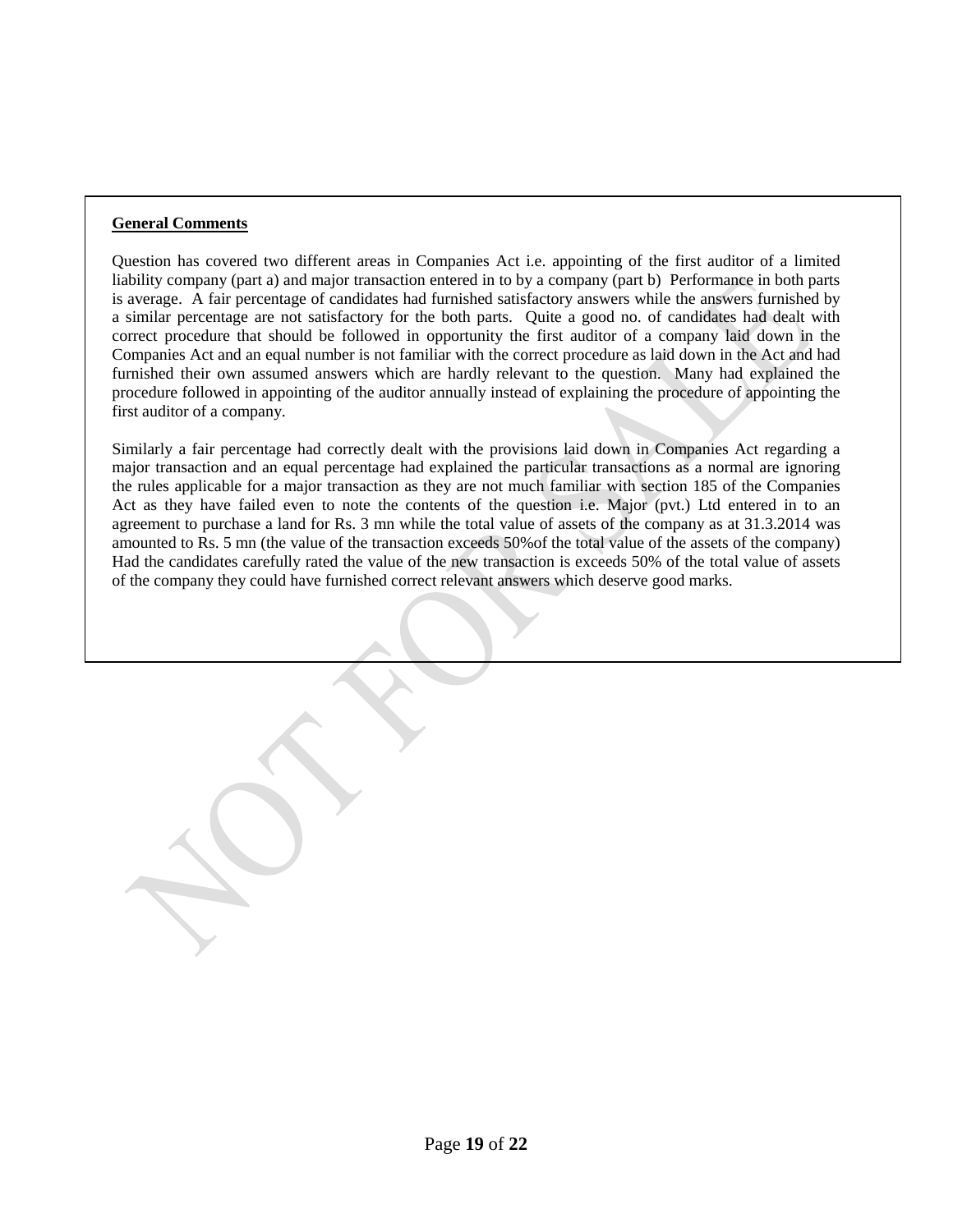(a) From the facts of the question it seems that Drake has complied with all the requirements to be a shareholder, even though his name is not entered in the share register.

Further this omission is due to a mistake on the part of the company.

Therefore Drake is deemed to be a shareholder as per the Companies Act.

Since he is a shareholder, Drake is entitled to all the rights and privileges afforded to a shareholder, which includes the right to participate at a meeting of the shareholders and to vote on a resolution of the shareholders.

Generally, subject to the company's articles, each share in a company shall confer on the holder, one vote on a poll at a meeting of the company on any resolution.

To pass an ordinary resolution, more than 50% votes should be for the resolution.

In this situation as the total number of votes that the 3 shareholders who are for the resolution have, is 600, whilst the total number of votes that the shareholder who is opposing the resolution has is 500.

Therefore the ordinary resolution could be passed in this instance, since more than 50% votes are for the resolution

*[Secs. 86(1)(a), 86(3) and 49(2)]*

- (b) An application for registration of an offshore company shall be annexed with the following documents;
	- (i) a certified copy of the charter, statute or memorandum and articles of association of the company or other instrument constituting or defining the constitution of the company, and where such instrument is not in an official language or in English, a translation of the instrument in such language as may be specified by the Registrar;
	- (ii) a list of the directors or those managing the affairs of the company, containing their full names, addresses, occupations and the offices they hold in the company;
	- (iii) the names and addresses of one or more persons who are resident in and are citizens of Sri Lanka, who is or are authorized to represent the company;
	- (iv) a statement containing the full address of:
		- the registered or principal office of the company in the country of incorporation; and
		- the office of the company in Sri Lanka; Company incorporated for business outside Sri Lanka.
	- (v) a certified copy (certified of recent date) of the incorporation of the company.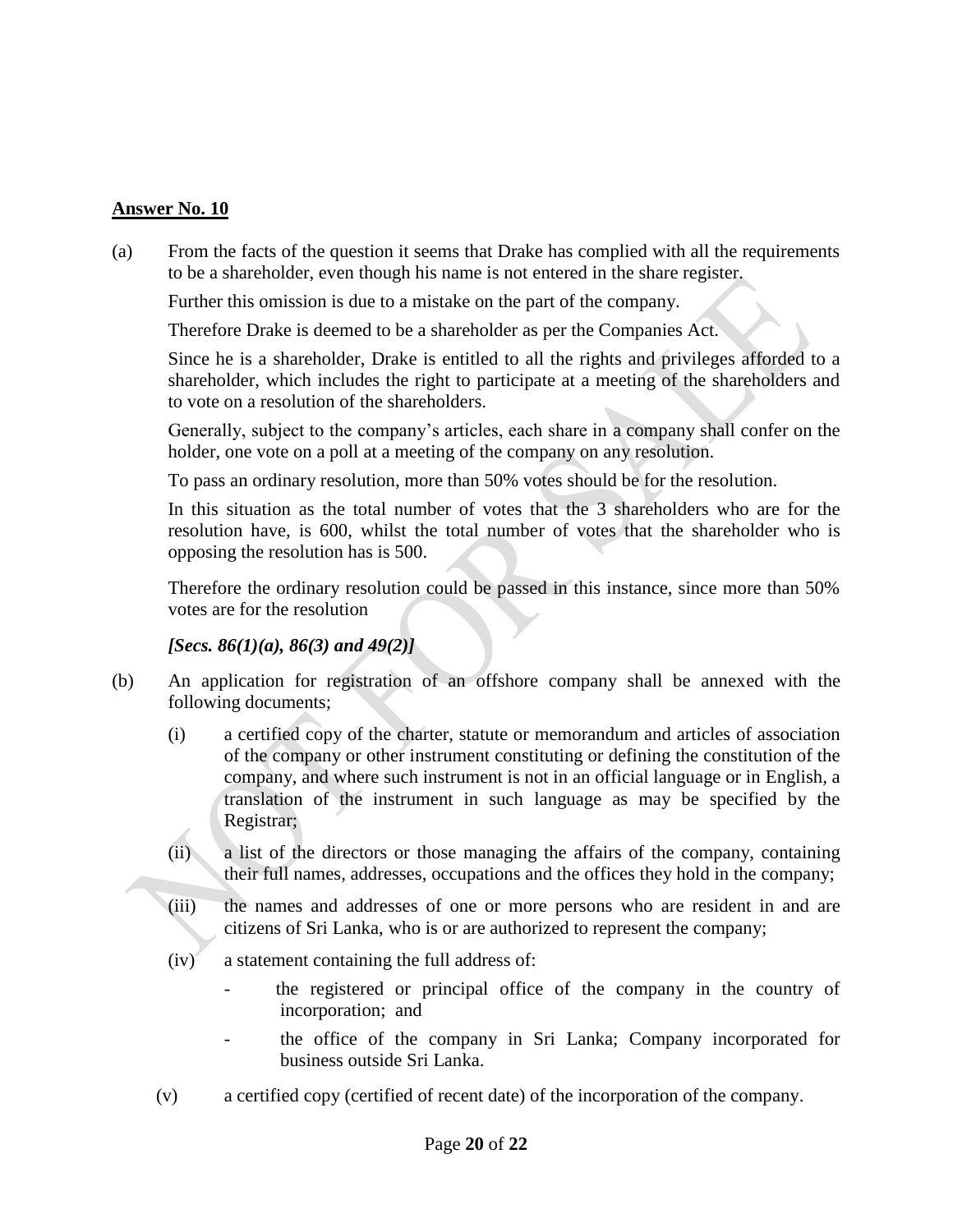#### **(Total: 10 marks)**

#### **General Comments**

Part (a) of the question to discuss the legal effect when a person has completed all the requirements to become a shareholder of a company but by an oversight his/her name has not been entered in the share register and whether his/her rate can be casted for passing a resolution. In the given 3 shareholder including the shareholder whose name is not entered in share register having total values of 600 have valid for an ordinary resolution while are shareholder with 500 vale has valid against it and question is whether resolution could to legally passed. Since the shareholder whose name is not entered in share register has 200 votes his votes could be the deciding factor, because if his votes are not counted there are 500 votes against the resolution while only 400 votes for it and candidates are required to discuss whether resolution could be passed. A good number of candidates had correctly dealt with the situation and explained that in terms of the Companies Act (where name is not entered in share register) is deemed to be a shareholder of the company therefore he has the right to vote the ordinary resolution making the total votes for the resolution 600 and only 500 votes against it thereby the said resolution could be passed since it requests only more than 50% votes or a simple majority earning very high marks.

However some candidates are not familiar with provisions of the Act an had expressed the view that director is not a shareholder. Since his name is not entered in share register, therefore his votes does not be countered for passing the resolution i.e. it cannot be passed.

Part (b) is a very simple question and required to outline the documents that an off-shore company is required to annex its application for registration of an off share company under the Companies Act. Candidates are familiar with those documents of this question had appeared very often in the past. Although they are expected to give only 4 such documents some had given more than such documents but without sufficient descriptions. Candidates however earned very reasonable marks for those correct answers. Any how a handful candidates are not much familiar with those documents and given mark of incorrect documents for which they do not deserve any marks.